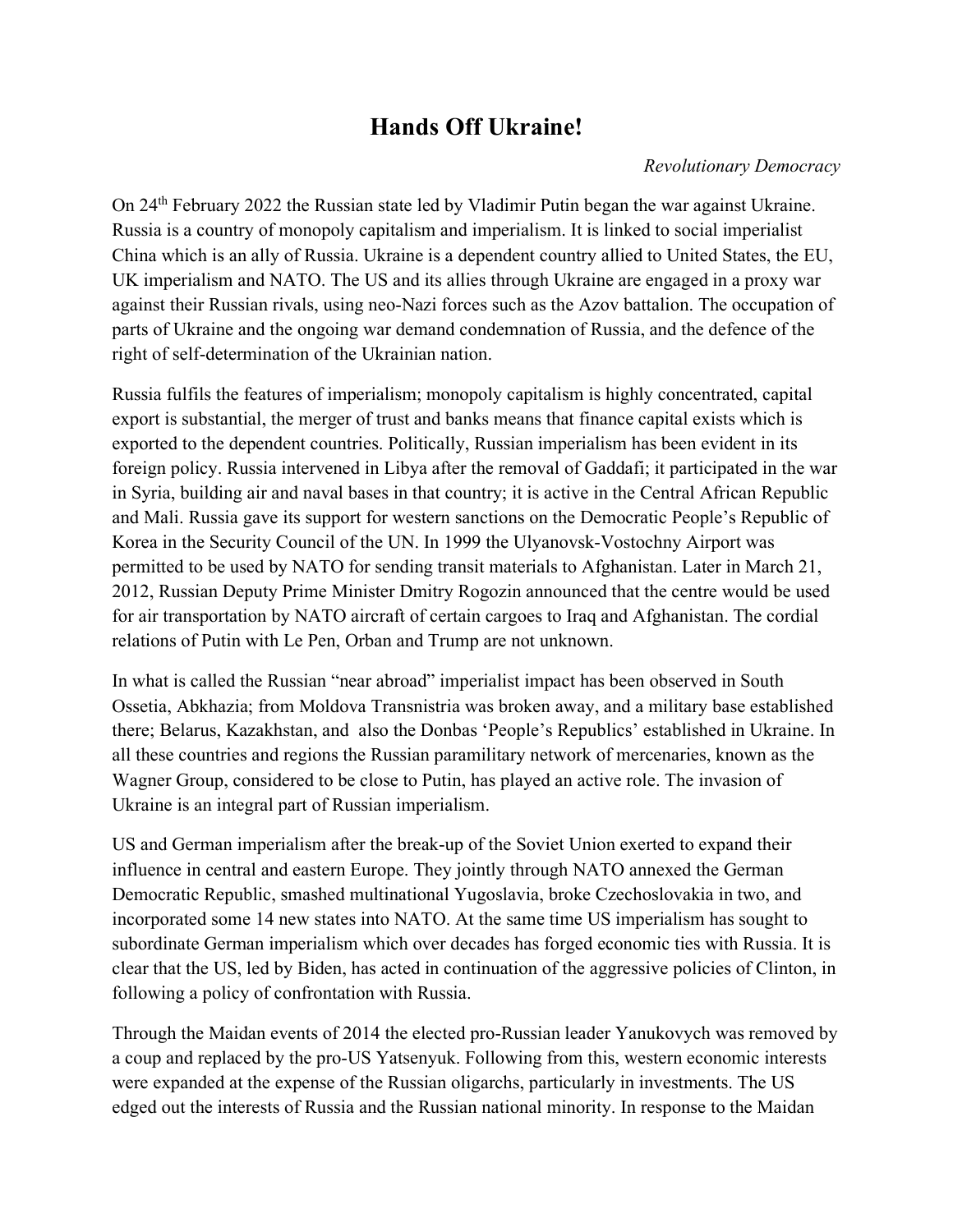coup, for security concerns, Russian capital annexed Crimea, which had been part of Ukraine since 1954. The Minsk agreements of 2014 and 2015 which would have given Donetsk and Lugansk autonomy under a federal Ukraine were not honoured. The second agreement had been brokered by France and Germany. It was argued by the Ukrainians that autonomy could only be granted once Russian troops were withdrawn from eastern Ukraine

Historically Donbas and Lugansk have been Ukrainian areas. The 1897 census shows that Russians comprised just 18% of the population of these two regions The Soviet Union under Stalin established Union Republics on the basis of areas of linguistic affinity, and this was also the case in Soviet Ukraine. The territorial integrity of Ukraine coming down from Soviet times continued when it became an independent republic in 1991. In eastern Ukraine due to industrialisation under tsarism and Soviet power the percentage of the Russian population rose, declining after the end of the Soviet Union. In 2001 the Russian population of the Lugansk region was 39%, and 38% in the Donetsk region. The Ukrainians of the Donbas region also speak Russian. This has led the Russian state to claim that residents of the Donbass are Russian which is not the case. (It is as though Catalonia was regarded as Spanish as most of the people of Catalonia also speak Spanish in addition to Catalonian.) Under Khrushchev and Brezhnev the russification of Ukraine was initiated. Under the latter leader a fictional 'Soviet nation' was sought to be created to replace the multi-national Soviet Union. The statistics do nonetheless suggest that Russians clearly formed a substantial minority in these two regions after the formation of independent Ukraine. Their rights were not respected. After 2014 they were a target of the Azov Battalion which led to many deaths.

In Lugansk and Donetsk, the Russian minority came to rely on the Russian state in order to counteract the attempts of the Ukrainian state to reclaim its influence and authority in the Donbas area of the Ukraine. Russian capital set up 'People's Republics' in a section of the Donbas. Russian passports were given to sections of the people in the occupied Donbas. Ukrainians retained their Ukrainian passports. The 'communist movement' gave its support to Russia even though the Russian military maintained its firm overall control. The elimination of communist commanders such as Alexei Mozgovoy, who genuinely wished to build people's power in eastern Ukraine, jointly benefitted capital in Russia and Ukraine. The Russian state did not permit communists to stand for elections in Donetsk in November 2014 while in Lugansk no party was permitted to engage in political activity under conditions of martial law.

The Russian invasion of Ukraine was directly preceded by a talk by Putin in which he attacked Lenin and Stalin and the Bolsheviks for their nationality policy which had, distinct from the Russians, created the state of Ukraine. Putin argued that there exists a common Russian nation which includes the Ukrainians (Little Russians), Belarussians (White Russians) and the Great Russians. Putin denied that Ukraine ever existed as a separate nation and blamed the Bolsheviks for creating it. Lenin had had severed 'Russian land' and created the state of Ukraine.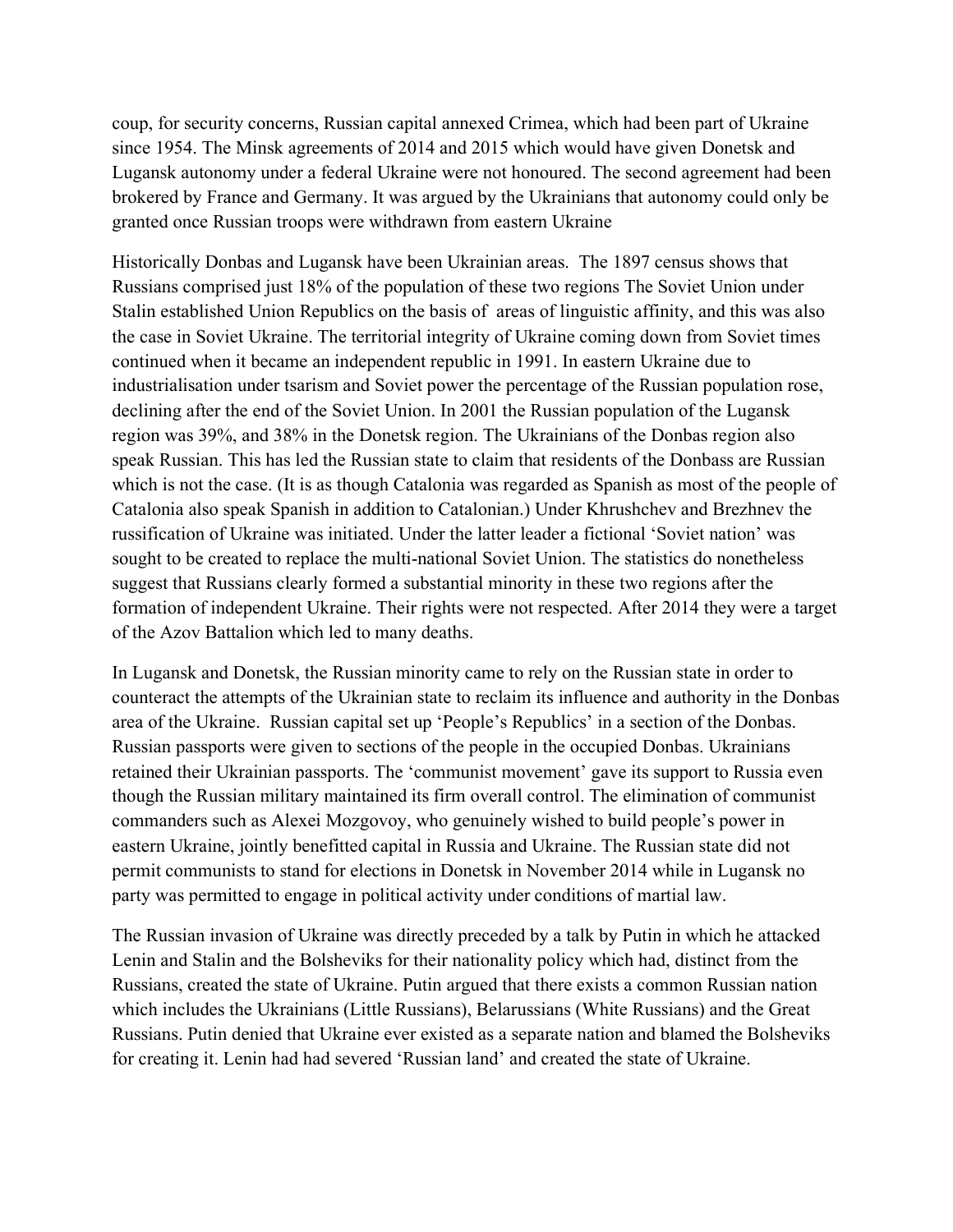This corresponds to extreme right wing and fascist thought in Russia which has long demanded the annexation of large chunks of Ukraine.

Stalin had defined a nation in the following manner: "A nation is a historically constituted, stable community of people, formed on the basis of a common language, territory, economic life, and psychological make-up manifested in a common culture." It was a definition which was accepted by Lenin and the Bolsheviks. The different languages which emerged from ancient Rus imply the existence of three nations: the Russians, the Ukrainians and the Belarussians

Lenin had advocated the formation of the Soviet Ukrainian state as correctly pointed out by Putin. It would be part of a voluntary union of republics based on the right of self-determination, This was the foundational basis for the establishment of the Soviet Union. .After the Great Patriotic War, under Stalin parts of western Ukraine were added to the Soviet Union which had historically been a part of the Austro-Hungarian empire and had later been occupied by Poland after the first world war. At the same time the unity of the Ukrainian national territories was completed by the addition of Carpathian Ukraine.

The Communist Party of the Russian Federation, which supports the war on Ukraine, was not to be left behind in the attack on the nationality policy of Lenin and Stalin. The CPRF argues that six industrial regions of Russia which had never been part of Ukraine, including Lugansk and Donetsk, were added to Ukraine by Lenin. (Vyacheslav Tetekin, What is Happening in Ukraine? *New Worker*, No. 2152, London, pp. 5-6.) This is incorrect as the census statistics between 1897 to 2001 do not bear this out .

## Maxim Latur argued:

"At the end of the 19th century (1897 census), Ukrainians dominated on the territory of modern Donetsk and Lugansk regions (Ekaterinoslav and part of Kharkov provinces). Russians made up 18%. Thus, the assignment of the south-eastern regions of Ukraine to the "primordially Russian territories" looks extremely doubtful. From a *de jure* point of view, for almost 100 years, the territories have belonged to Ukraine, both as part of the Ukrainian SSR and as part of an independent republic. So *de facto* – the territory was initially dominated by the Ukrainianspeaking population, and the Russians were only the second ethnic group" (M. Latur, Minsk anti-war resolution, Novorossiya, Russia-Ukraine 2014, Social statistics, Ukraine). In: http://left.by/archives/3035. Translated from the Russian.) (These statistics are corroborated in eds. Klaus Bachman and Igor Lyubashenko, The Maidan Uprising, Separatism and Foreign Intervention, in the article by Adam Balcer, 'Borders Within Borderland: The cultural and ethnic diversity of Ukraine', Frankfurt am Main, 2014, pp. 87-118.)

In contrast to Putin, Lenin and Stalin accepted that there existed a Ukrainian nation: Lenin was of the view: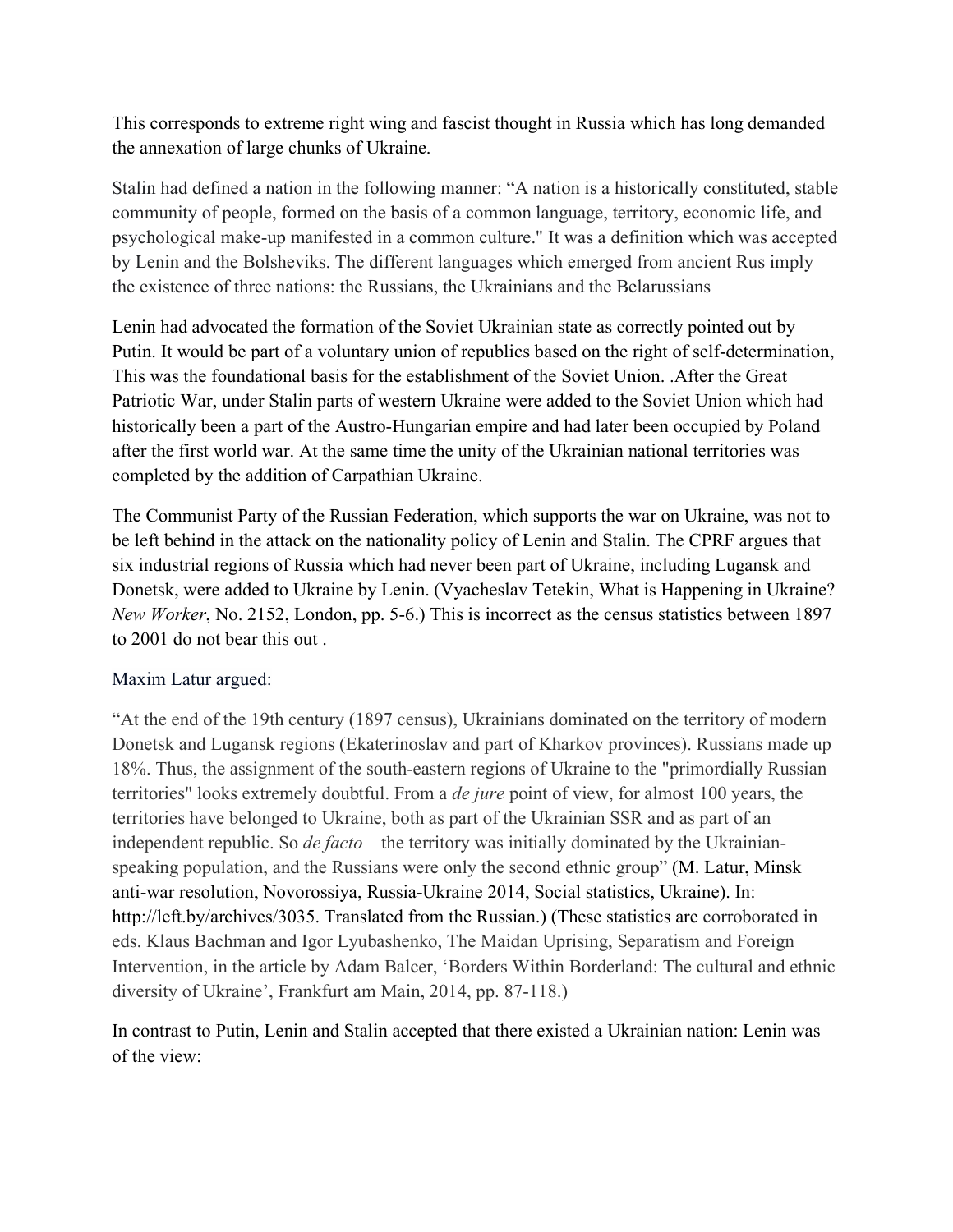"He who justifies the capitalists who "are leading us into war in order to throttle Poland and the Ukraine,... (e.g. calls the throttling of Poland and the Ukraine a 'defence of the fatherland' of the Great Russians)... is a lickspittle and a boor, who arouses a legitimate feeling of indignation, contempt, and loathing". (*"*On the National Pride of the Great Russians", Lenin, *Collected Works*, Vol. 21, p. 104 *et passim*)

### Lenin continued:

"The independence of the Ukraine has been recognized both by the All-Russia Central Executive Committee of the R.S.F.S.R. (Russian Socialist Federative Soviet Republic) and by the Russian Communist Party (Bolsheviks). It is therefore self-evident and generally recognised that only the Ukrainian workers and peasants themselves can and will decide at their All-Ukraine Congress of Soviets whether the Ukraine shall amalgamate with Russia, or whether she shall remain a separate and independent republic, and, in the latter case, what federal ties shall be established between that republic and Russia." ("Letter to the Workers and Peasants of the Ukraine Apropos of the Victories Over Denikin", Lenin, *Collected Works*, Vol. 30, pp. 292 and 295)

#### And Stalin averred:

"And only recently it was said that the Ukrainian Republic and the Ukrainian nation were inventions of the Germans. It is obvious, however, that there is a Ukrainian nation, and it is the duty of the Communists to develop its culture. You cannot go against history. It is obvious that although Russian elements still predominate in the Ukrainian towns, in the course of time these towns will inevitably be Ukrainianised." (Stalin, *Works*, Vol. 5, pp. 48-9)

The rise of the Russian language in eastern Ukraine came about with industrialisation under Tsarism and the Soviet Union which developed the enormous iron ore and coal deposits in this region as well as the metallurgical industry. The Donbass was the premier industrial base of the Tsarist empire and the Soviet Union until the second industrial base of the Soviet Union was constructed beyond the Urals in Magnitogorsk in the Stalin period.

What is the character of the ongoing war? At one level the war is an inter-imperialist war involving on the one side the US, the UK, the EU and NATO and on the other side, Russian imperialism. At the other level, the war, after the Russian military assault on the sovereign nation of Ukraine, is a national war of the Ukrainian people against Russian imperialism. Democratic forces cannot support the right-wing regimes of these two countries. In the case of Ukraine the state is dependent on western capitalism, and has promoted neo-Nazism. In the instance of Russian imperialism, the State under Putin operates within the confines of Russian reactionary, Fascist philosophers such as Ivan Ilyin and Alexander Dugin. Putin further has the support of the Khrushchevite Communist Party of the Russian Federation. Putin thus is supported by both 'communists' and fascists in Russia.